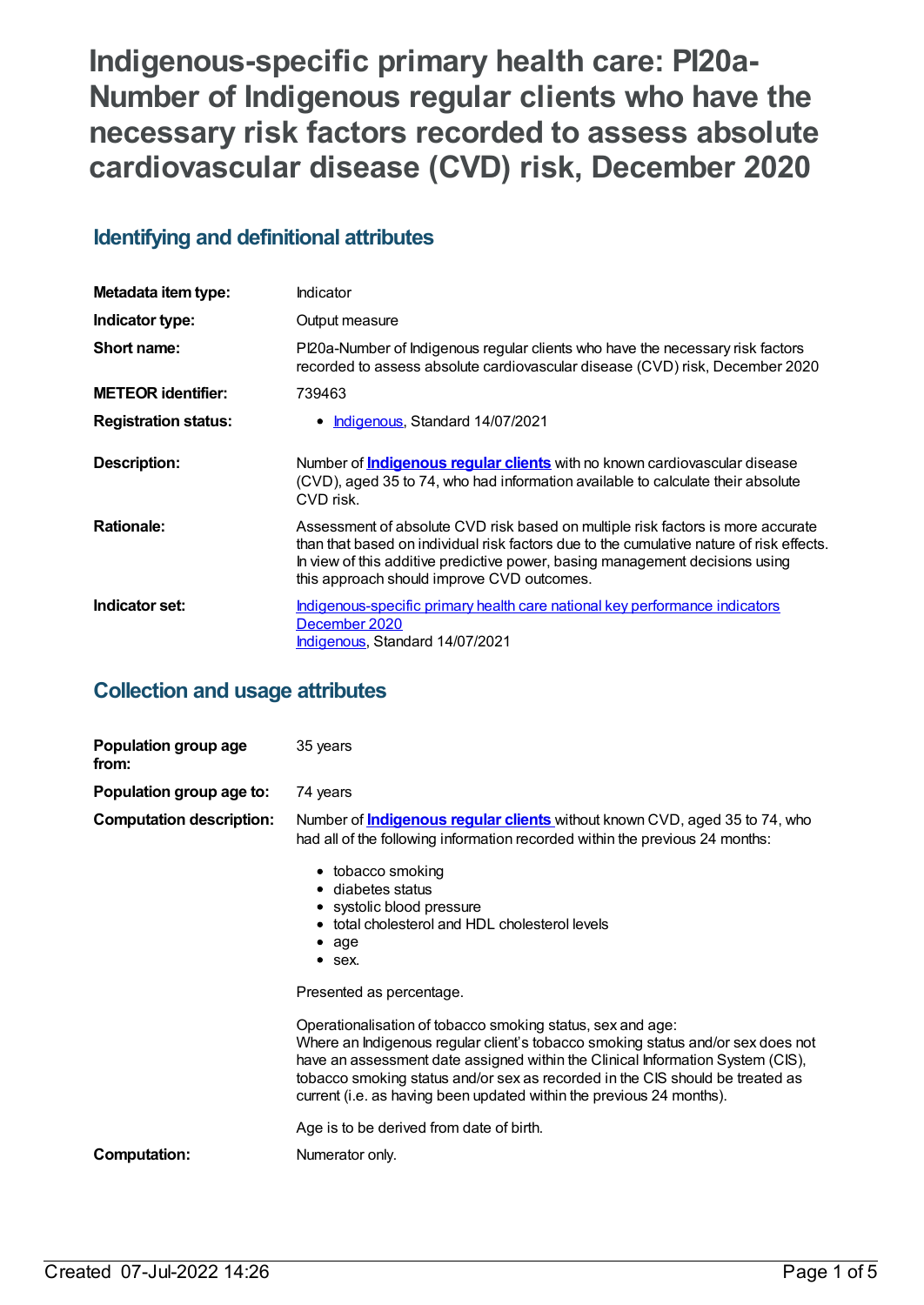**Numerator:** Number of Indigenous regular clients without known CVD, aged 35 to 74, who had all of the following information recorded within the previous 24 months:

- tobacco smoking
- diabetes status
- systolic blood pressure
- total cholesterol and HDL cholesterol levels
- $\bullet$  age
- sex.

## **Numerator data elements:**  $\qquad \qquad$  **Data Element** / Data Set-

[Person—diabetes](https://meteor.aihw.gov.au/content/270194) mellitus status, code NN

#### **Data Source**

[Indigenous-specific](https://meteor.aihw.gov.au/content/737914) primary health care national Key Performance Indicators (nKPI) data collection

#### **NMDS / DSS**

[Indigenous-specific](https://meteor.aihw.gov.au/content/738532) primary health care NBEDS December 2020

**Guide for use**

Type 2 diabetes only.

## **Data Element / Data Set**

[Person—regular](https://meteor.aihw.gov.au/content/686291) client indicator, yes/no code N

#### **Data Source**

[Indigenous-specific](https://meteor.aihw.gov.au/content/737914) primary health care national Key Performance Indicators (nKPI) data collection

#### **NMDS / DSS**

[Indigenous-specific](https://meteor.aihw.gov.au/content/738532) primary health care NBEDS December 2020

### **Guide for use**

Regular clients only.

# **Data Element / Data Set**

Person-tobacco smoking status, code N

#### **Data Source**

[Indigenous-specific](https://meteor.aihw.gov.au/content/737914) primary health care national Key Performance Indicators (nKPI) data collection

### **NMDS / DSS**

[Indigenous-specific](https://meteor.aihw.gov.au/content/738532) primary health care NBEDS December 2020

### **Data Element / Data Set**

Person-age, total years N[NN]

#### **Data Source**

[Indigenous-specific](https://meteor.aihw.gov.au/content/737914) primary health care national Key Performance Indicators (nKPI) data collection

### **NMDS / DSS**

[Indigenous-specific](https://meteor.aihw.gov.au/content/738532) primary health care NBEDS December 2020

**Guide for use**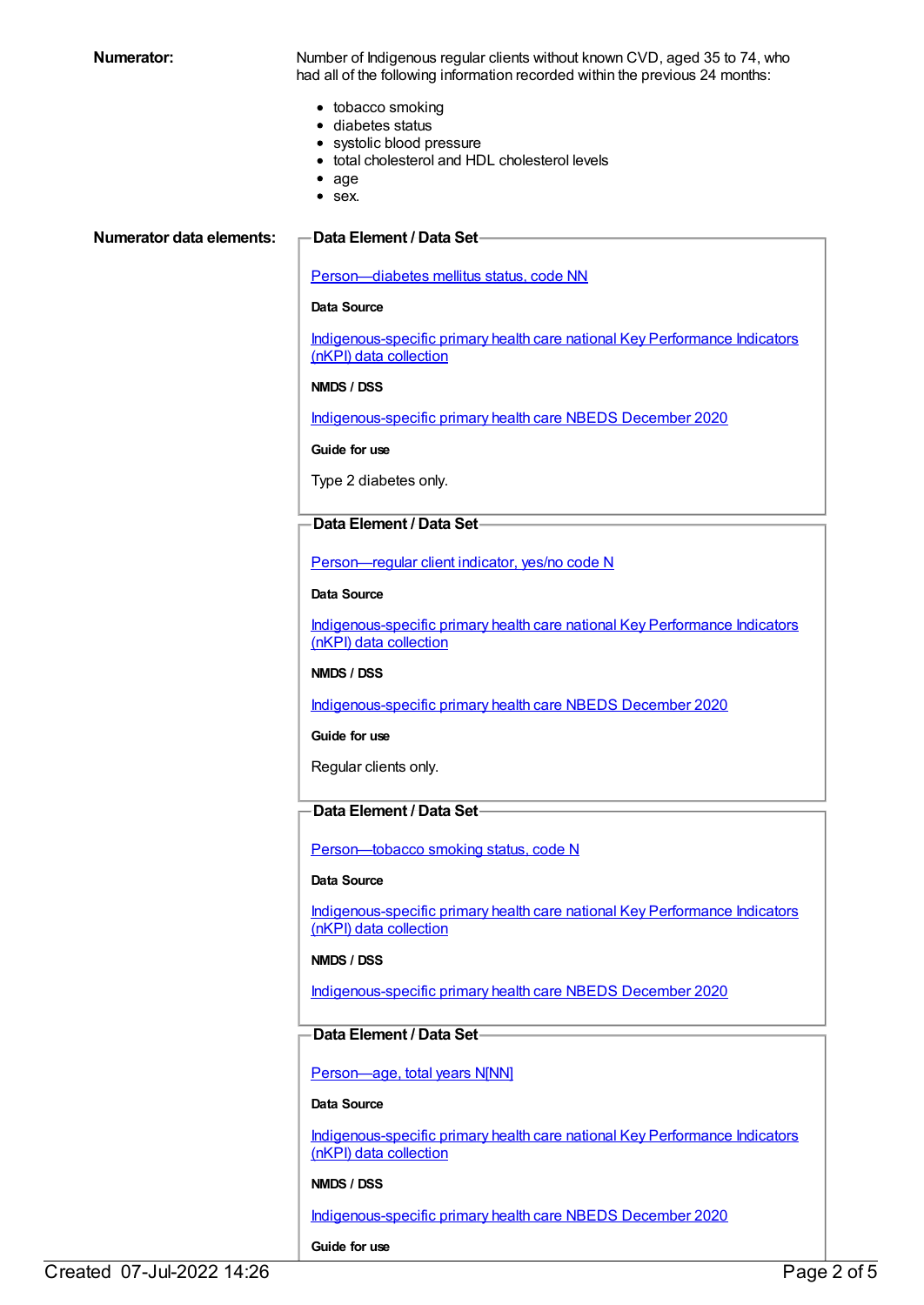Aged 35 to 74 only.

### **Data Element / Data Set**

[Person—cardiovascular](https://meteor.aihw.gov.au/content/465948) disease recorded indicator, yes/no code N

### **Data Source**

[Indigenous-specific](https://meteor.aihw.gov.au/content/737914) primary health care national Key Performance Indicators (nKPI) data collection

### **NMDS / DSS**

[Indigenous-specific](https://meteor.aihw.gov.au/content/738532) primary health care NBEDS December 2020

### **Guide for use**

Only include 'no' responses, i.e. those persons who do not have a cardiovascular disease recorded on their clinical record.

# **Data Element / Data Set**

[Person—systolic](https://meteor.aihw.gov.au/content/588766) blood pressure measurement result recorded indicator, yes/no code N

**Data Source**

[Indigenous-specific](https://meteor.aihw.gov.au/content/737914) primary health care national Key Performance Indicators (nKPI) data collection

**NMDS / DSS**

[Indigenous-specific](https://meteor.aihw.gov.au/content/738532) primary health care NBEDS December 2020

# **Data Element / Data Set**

[Person—total](https://meteor.aihw.gov.au/content/588774) cholesterol measurement result recorded indicator, yes/no code N

## **Data Source**

[Indigenous-specific](https://meteor.aihw.gov.au/content/737914) primary health care national Key Performance Indicators (nKPI) data collection

## **NMDS / DSS**

[Indigenous-specific](https://meteor.aihw.gov.au/content/738532) primary health care NBEDS December 2020

## **Data Element / Data Set**

[Person—HDL](https://meteor.aihw.gov.au/content/594647) cholesterol measurement result recorded indicator, yes/no code N

## **Data Source**

[Indigenous-specific](https://meteor.aihw.gov.au/content/737914) primary health care national Key Performance Indicators (nKPI) data collection

## **NMDS / DSS**

[Indigenous-specific](https://meteor.aihw.gov.au/content/738532) primary health care NBEDS December 2020

# **Data Element / Data Set**

[Person—Indigenous](https://meteor.aihw.gov.au/content/602543) status, code N

## **Data Source**

[Indigenous-specific](https://meteor.aihw.gov.au/content/737914) primary health care national Key Performance Indicators (nKPI) data collection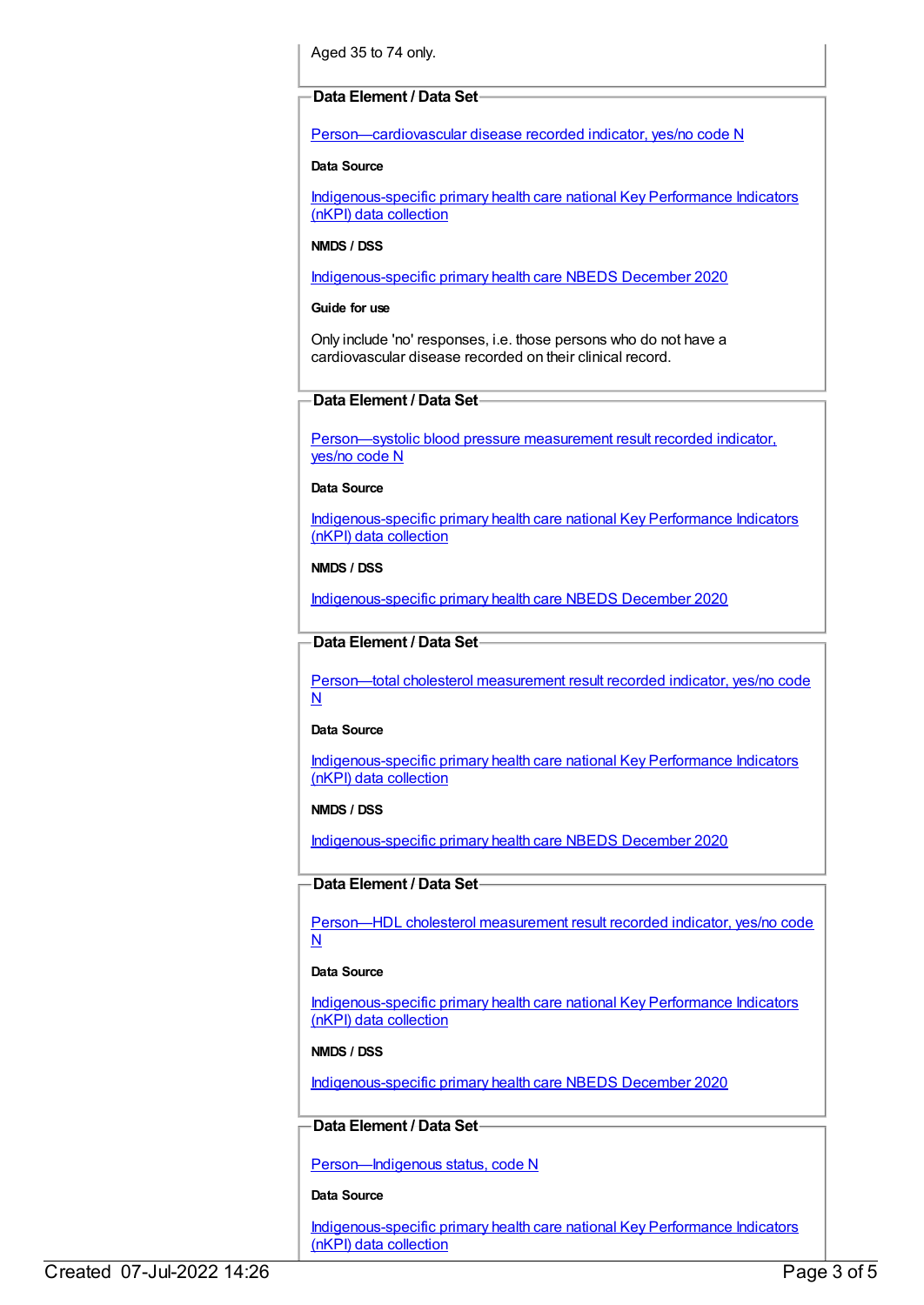### **NMDS / DSS**

### [Indigenous-specific](https://meteor.aihw.gov.au/content/738532) primary health care NBEDS December 2020

**Guide for use**

Indigenous only.

# **Data Element / Data Set**

Person-sex, code X

### **Data Source**

[Indigenous-specific](https://meteor.aihw.gov.au/content/737914) primary health care national Key Performance Indicators (nKPI) data collection

## **NMDS / DSS**

[Indigenous-specific](https://meteor.aihw.gov.au/content/738532) primary health care NBEDS December 2020

| Disaggregation:            | 1. Sex:                                                                                               |
|----------------------------|-------------------------------------------------------------------------------------------------------|
|                            | a) Male<br>b) Female.                                                                                 |
|                            |                                                                                                       |
|                            | 2. Age group:                                                                                         |
|                            | a) 35-44 years                                                                                        |
|                            | b) 45-54 years<br>c) 55-64 years                                                                      |
|                            | d) 65-74 years.                                                                                       |
| <b>Disaggregation data</b> | Data Element / Data Set-                                                                              |
| elements:                  | Person-age, total years N[NN]                                                                         |
|                            | Data Source                                                                                           |
|                            | Indigenous-specific primary health care national Key Performance Indicators<br>(nKPI) data collection |
|                            | NMDS / DSS                                                                                            |
|                            | Indigenous-specific primary health care NBEDS December 2020                                           |
|                            | Guide for use                                                                                         |
|                            | <b>Guide for use</b>                                                                                  |
|                            | Aged 35-74 only.                                                                                      |
|                            | Data Element / Data Set-                                                                              |
|                            | Person-sex, code X                                                                                    |
|                            | <b>Data Source</b>                                                                                    |
|                            | Indigenous-specific primary health care national Key Performance Indicators<br>(nKPI) data collection |
|                            | NMDS / DSS                                                                                            |
|                            | Indigenous-specific primary health care NBEDS December 2020                                           |
| Comments:                  | Census date for reporting is 31 December 2020.                                                        |

# **Representational attributes**

**Representation class:** Count